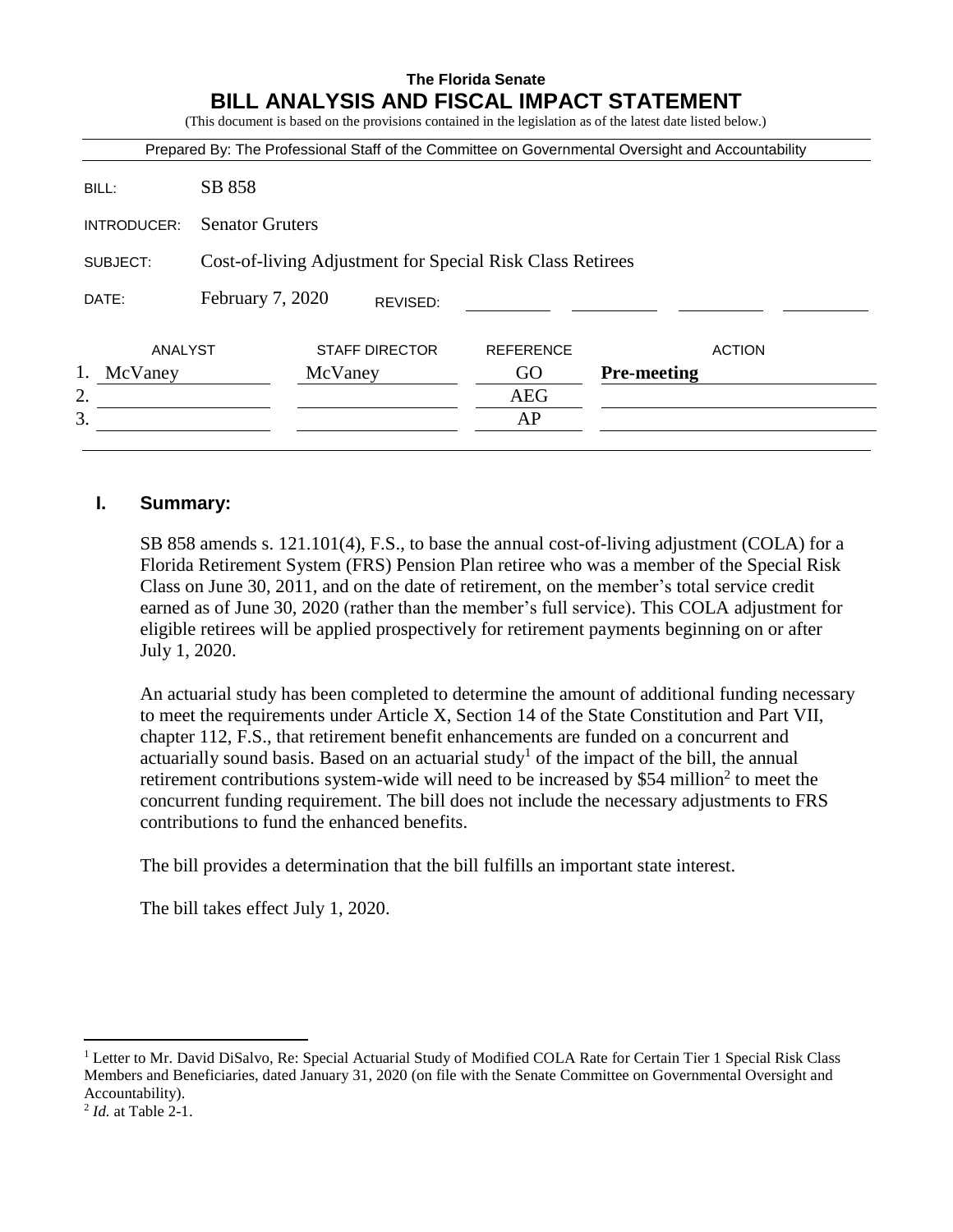# **II. Present Situation:**

## **The Florida Retirement System**

#### *Overview*

The Florida Retirement System (FRS) was established in 1970 when the Legislature consolidated the Teachers' Retirement System, the State and County Officers and Employees' Retirement System, and the Highway Patrol Pension Fund. In 1972, the Judicial Retirement System was consolidated into the FRS, and in 2007, the Institute of Food and Agricultural Sciences Supplemental Retirement Program was consolidated under the Regular Class of the FRS as a closed group.<sup>3</sup> The FRS is a contributory system, with active members contributing three percent of their salaries.<sup>4</sup>

The FRS is a multi-employer, contributory plan, governed by the Florida Retirement System Act in Chapter 121, F.S. As of June 30, 2019, the FRS had 647,942 active members, 424,895 annuitants, 15,783 disabled retirees, and 32,670 active participants of the Deferred Retirement Option Program (DROP).<sup>5</sup> As of June 30, 2019, the FRS consisted of 976 total employers; it is the primary retirement plan for employees of state and county government agencies, district school boards, Florida College institutions, and state universities, and also includes the 176 cities and 136 special districts that have elected to join the system.<sup>6</sup>

The membership of the FRS is divided into five membership classes:

- The Regular Class<sup>7</sup> consists of 554,631 active members and 7,629 in renewed membership;
- The Special Risk Class<sup>8</sup> includes  $74,274$  active members and  $1,112$  in renewed membership;
- The Special Risk Administrative Support Class<sup>9</sup> has 100 active members and 1 in renewed membership;
- The Elected Officers' Class<sup>10</sup> has 2,088 active members and 112 in renewed membership; and

 $\overline{a}$ 

<sup>3</sup> Florida Retirement System Pension Plan and Other State Administered Retirement Systems Comprehensive Annual Financial Report Fiscal Year Ended June 30, 2019, at p. 35. Available online at: [https://www.rol.frs.state.fl.us/forms/2018-](https://www.rol.frs.state.fl.us/forms/2018-19_CAFR.pdf) [19\\_CAFR.pdf.](https://www.rol.frs.state.fl.us/forms/2018-19_CAFR.pdf) (last visited January 13, 2020).

<sup>&</sup>lt;sup>4</sup> Prior to 1975, members of the FRS were required to make employee contributions of either 4 percent for Regular Class employees or 6 percent for Special Risk Class members. Employees were again required to contribute to the system after July 1, 2011. Members in the Deferred Retirement Option Program do not contribute to the system.

<sup>5</sup> Florida Retirement System Pension Plan and Other State Administered Retirement Systems Comprehensive Annual Financial Report Fiscal Year Ended June 30, 2019, at p. 158.

<sup>6</sup> *Id.* at 193.

<sup>&</sup>lt;sup>7</sup> The Regular Class is for all members who are not assigned to another class. Section  $121.021(12)$ , F.S.

<sup>&</sup>lt;sup>8</sup> The Special Risk Class is for members employed as law enforcement officers, firefighters, correctional officers, probation officers, paramedics and emergency technicians, among others. Section 121.0515, F.S.

<sup>9</sup> The Special Risk Administrative Support Class is for a special risk member who moved or was reassigned to a nonspecial risk law enforcement, firefighting, correctional, or emergency medical care administrative support position with the same agency, or who is subsequently employed in such a position under the Florida Retirement System. Section 121.0515(8), F.S.

<sup>&</sup>lt;sup>10</sup> The Elected Officers' Class is for elected state and county officers, and for those elected municipal or special district officers whose governing body has chosen Elected Officers' Class participation for its elected officers. Section 121.052, F.S.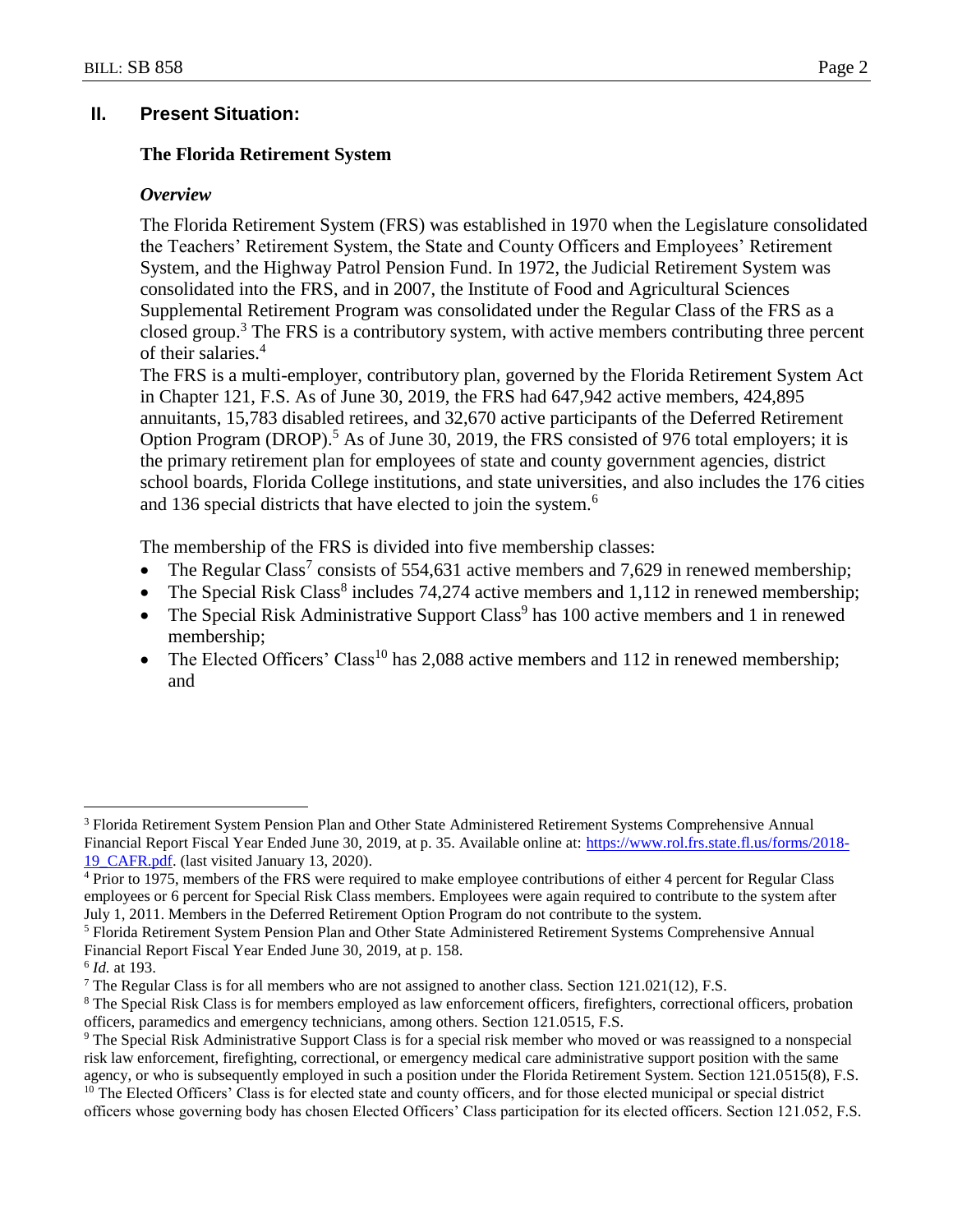$\overline{a}$ 

• The Senior Management Service Class<sup>11</sup> has 7,767 active members and 214 in renewed membership.<sup>12</sup>

Each class is funded separately based upon the costs attributable to the members of that class.

Members of the FRS have two primary plan options available for participation:

- The defined contribution plan, also known as the Investment Plan; and
- The defined benefit plan, also known as the Pension Plan.

# *Special Risk Class*

The Special Risk Class of the FRS consists of state and local government employees who meet the criteria for special risk membership. The class covers persons employed in law enforcement, firefighting, criminal detention, and emergency, correctional and forensic medical care who meet statutory criteria for membership as set forth in section 121.0515, F.S.

## *Cost of living adjustments to retirement benefits*

Under current law, the COLA is 3 percent for retirees and beneficiaries with an effective retirement date prior to July 1, 2011. Retirements effective on and after July 1, 2011, receive an individually determined COLA calculated as 3 percent multiplied by the quotient of the sum of the member's service credit earned prior to July 1, 2011, divided by the sum of the member's total service credit earned. Pension Plan members initially enrolled on or after July 1, 2011, have a post-retirement COLA equal to zero.

When the FRS was created COLA was variable, tied to the consumer price index with a 3 percent cap each year. There have been a period of special adjustments without impacting the increase in general for all FRS retirees and surviving beneficiaries, until the 1987 Florida Legislature changed the COLA to a fixed 3 percent of the June benefit unless the retiree was not retired for at least 12 calendar months in which case the first COLA was a prorated portion of 3 percent based on the number of months retired prior to the first July after retirement.

### **Funding for Benefit Enhancements**

# *Article X, Section 14, of the State Constitution*

Since 1976, the State Constitution has required that benefit improvements under public pension plans in the State of Florida must be concurrently funded on a sound actuarial basis, as set forth below:

SECTION 14. State retirement systems benefit changes. – A governmental unit responsible for any retirement or pension system supported in whole or in part by public funds shall not after January 1, 1977, provide any increase in the benefits

<sup>&</sup>lt;sup>11</sup> The Senior Management Service Class is for members who fill senior management level positions assigned by law to the Senior Management Service Class or authorized by law as eligible for Senior Management Service designation. Section 121.055, F.S.

<sup>&</sup>lt;sup>12</sup> All figures are from Florida Retirement System Pension Plan and Other State Administered Retirement Systems Comprehensive Annual Financial Report Fiscal Year Ended June 30, 2019, at p. 161.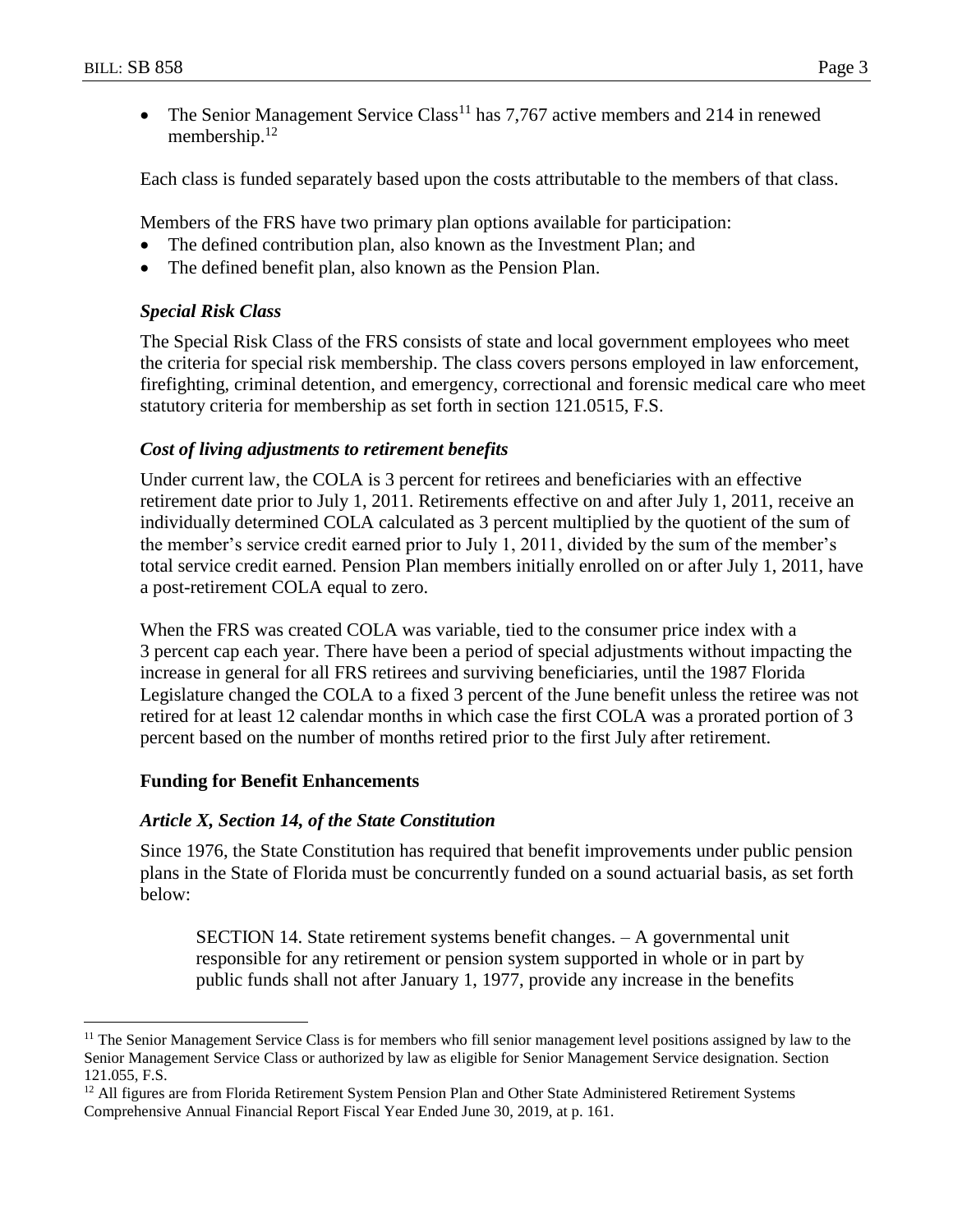to the members or beneficiaries of such system unless such unit has made or concurrently makes provision for the funding of the increase in benefits on a sound actuarial basis.

## *Part VII of Chapter 112, F.S.*

Article X, Section 14, of the State Constitution is implemented by statute under part VII of chapter 112, F.S., the "Florida Protection of Public Employee Retirement Benefits Act," which establishes minimum standards for the operation and funding of public employee retirement systems and plans in the State of Florida. The key provision of this act states the legislative intent to "... prohibit the use of any procedure, methodology, or assumptions the effect of which is to transfer to future taxpayers any portion of the costs which may reasonably have been expected to be paid by the current taxpayers."

### **III. Effect of Proposed Changes:**

**Section 1** amends s. 121.101, F.S., to base the annual cost-of-living adjustment (COLA) for a Florida Retirement System (FRS) Pension Plan retiree who was a member of the Special Risk Class on June 30, 2011, and on the date of retirement, on the member's total service credit earned as of June 30, 2020 (rather than the member's full service). This COLA adjustment for eligible retirees will be applied prospectively for retirement payments beginning on or after July 1, 2020.

**Section 2** provides a declaration that the bill fulfills an important state interest.

The bill takes effect July 1, 2020.

#### **IV. Constitutional Issues:**

A. Municipality/County Mandates Restrictions:

Article VII, s. 18(a) of the State Constitution provides that: "No county or municipality shall be bound by any general law requiring such county or municipality to spend funds...unless the legislature has determined that such law fulfills an important state interest and unless: ...the expenditure is required to comply with a law that applies to all persons similarly situated…."

This bill includes legislative findings that the bill fulfills important state interests, and the bill applies to all persons similarly situated (those employers participating in the Florida Retirement System), including state agencies, school boards, community colleges, counties, and municipalities.

B. Public Records/Open Meetings Issues:

None.

### C. Trust Funds Restrictions:

None.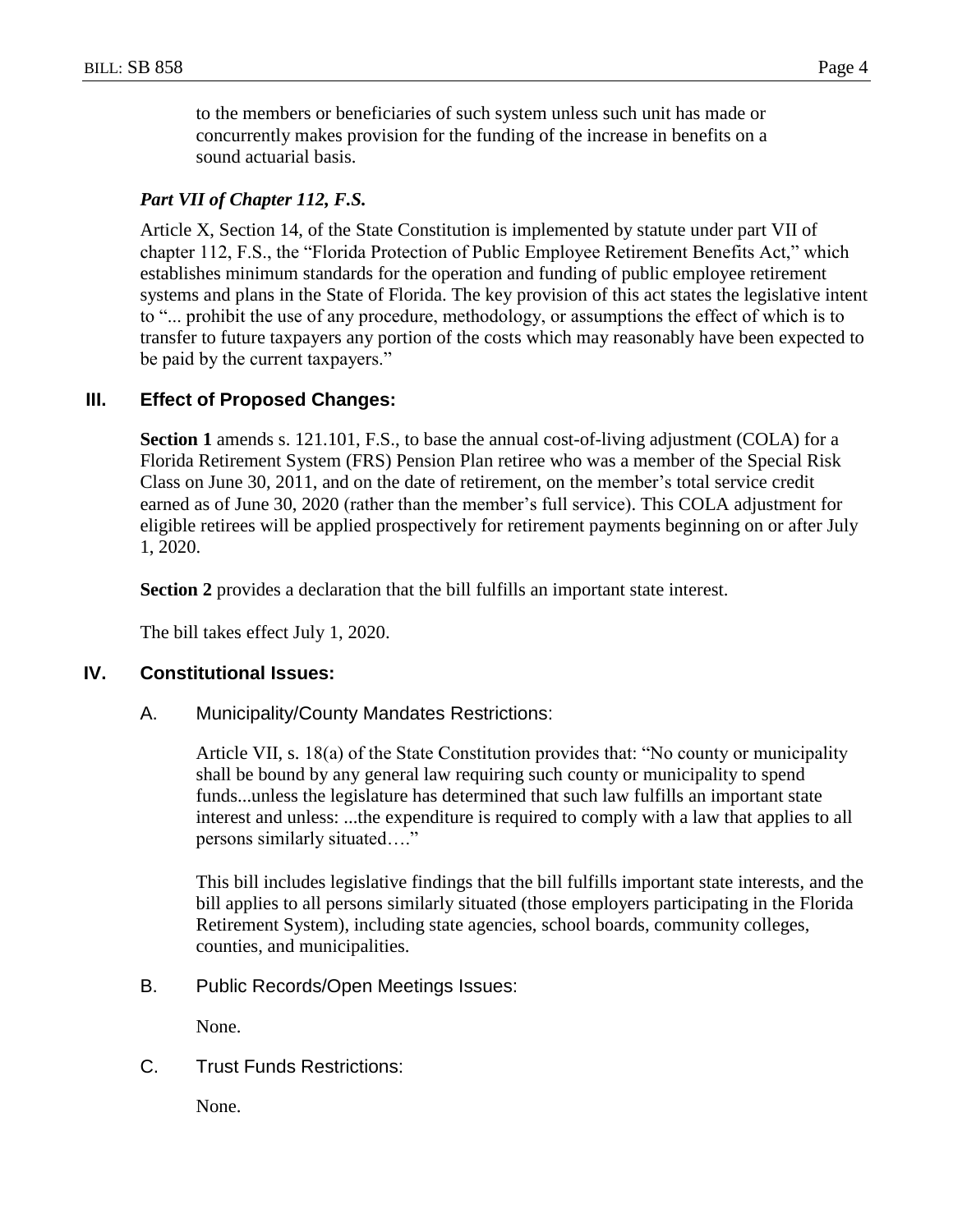## D. State Tax or Fee Increases:

None.

E. Other Constitutional Issues:

Since 1976, Article X, Section 14, of the State Constitution has required that benefit improvements under public pension plans in the State of Florida must be concurrently funded on a sound actuarial basis, as set forth below:

SECTION 14. State retirement systems benefit changes. – A governmental unit responsible for any retirement or pension system supported in whole or in part by public funds shall not after January 1, 1977, provide any increase in the benefits to the members or beneficiaries of such system unless such unit has made or concurrently makes provision for the funding of the increase in benefits on a sound actuarial basis.

An actuarial study has been completed to comply with Article X, section 14 of the State Constitution, but the bill does not provides the adjustment to contribution rates necessary to fund the cost of the retirement benefit enhancements.

# **V. Fiscal Impact Statement:**

A. Tax/Fee Issues:

None.

B. Private Sector Impact:

None.

C. Government Sector Impact:

Based on an actuarial study<sup>13</sup> of the impact of similar changes with a 2 percent minimum COLA, the annual retirement contributions system-wide will be increased by \$54 million<sup>14</sup> to meet the concurrent funding requirement beginning July 1, 2020.

The Department of Management Services will incur some costs to modify the benefits calculation programs.

# **VI. Technical Deficiencies:**

None.

 $\overline{a}$ 

<sup>13</sup> Letter to Mr. David DiSalvo, *supra* note 1.

<sup>14</sup> *Id.* at Table 2-1 (page (2 of 2).